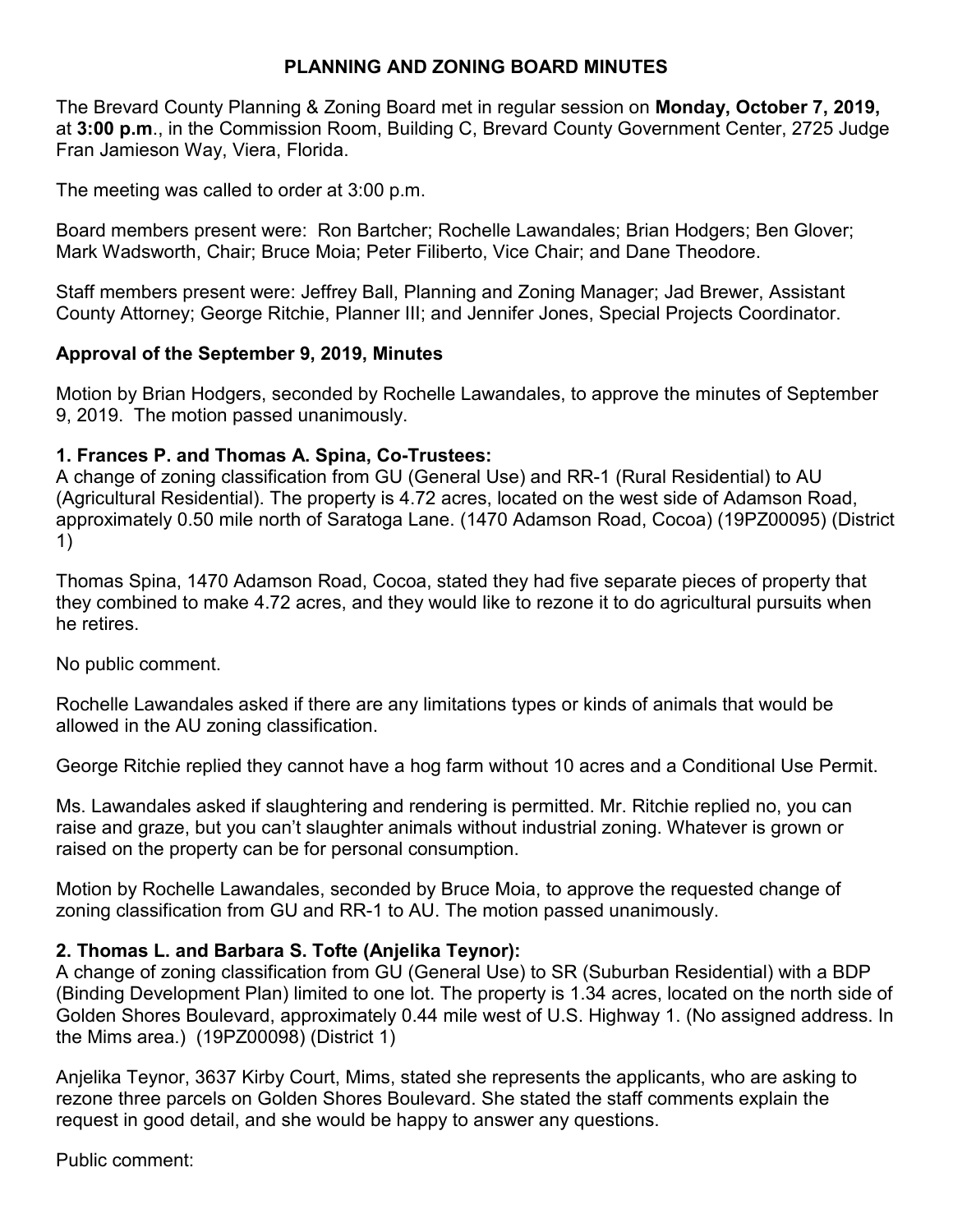Michael Buono, 540 Eloise Avenue, Titusville, stated he owns the parcel directly behind the Tofte's. He said the issues with the properties in the area are twofold: having enough property for the zoning, which is solved by rezoning; and the other issue is road frontage. The Tofte's have all of the road frontage, so everyone behind them is essentially landlocked. He said he doesn't necessarily object to the rezoning, but he will be asking for an easement, or legal ingress and egress, and he'd like to have it either prior to, or in conjunction with, the binding development plan.

Ms. Teynor stated it's not that the properties behind the Tofte's are landlocked, there are surveys that show the land that was reserved for future roadways, so there are rights-of-way, and she would not consider Mr. Buono's property landlocked.

Mark Wadsworth asked if the survey shows an easement on either side of that property. Ms. Teynor replied there is not easement, but there are several rights-of-way. She said there is a ditch on one side of the property, which is deeded to the County and therefore reduced the frontage for the Tofte's, which is why they had to combine three parcels in order to request the rezoning. She noted there is also a 30-foot strip of land in the middle, separating the lots, which was reserved but never dedicated to the County, so that one is just sitting there and no one knows who it belongs to, and there is no tax account number, but it's there because when the subdivision was planned many years ago, that land was reserved for roads or driveways. She stated on the west side of the property is another similar 25-foot right-of-way on the survey, so if anyone wanted access they would have to go about it a certain way, but she is not sure of the process.

Mr. Wadsworth asked if the strip in the middle of the lots belongs to the County. George Ritchie stated it's designated for a drainage right-of-way, but it was an unrecorded subdivision plat, and staff doesn't know who actually owns the property. He said the property records describe the land on either side of it, so staff is using a part of the Code that talks about properties that are split by rightsof-way to consider this piece of property.

Rochelle Lawandales asked if staff evaluated the access issues for the properties to the rear and the rights-of-way on either side, and if staff has identified them as valid rights-of-way where others can have access to the remaining lands in the back. Mr. Ritchie replied in this case, they actually provided a deed showing that 25 feet of their lot is dedicated to the County for creating a road right-of-way, and that's where the eastern lot is not as wide as the western property, but this is in an area where there was no recorded subdivision plat that set aside the ownership, so they provided that document to staff with the application.

Ms. Lawandales asked if staff knows if the properties on the right side of the right-of-way have done the same, and if there are deeds that have dedicated 25 feet on this side as well, so there would be a 50-foot right-of-way. Mr. Ritchie replied that is a different piece of property, so staff didn't check to see if the whole right-of-way was created.

Mr. Wadsworth clarified that there is a drainage ditch on both sides of the subject property. Ms. Teynor stated there is a drainage ditch owned by the County, and nothing can be accessed by going through that ditch. She said it is a private issue between the owners. Many of the lots behind the Tofte's are so small that nothing can be done with them unless they are combined, and then access is a secondary issue, which there is a provision for in the future.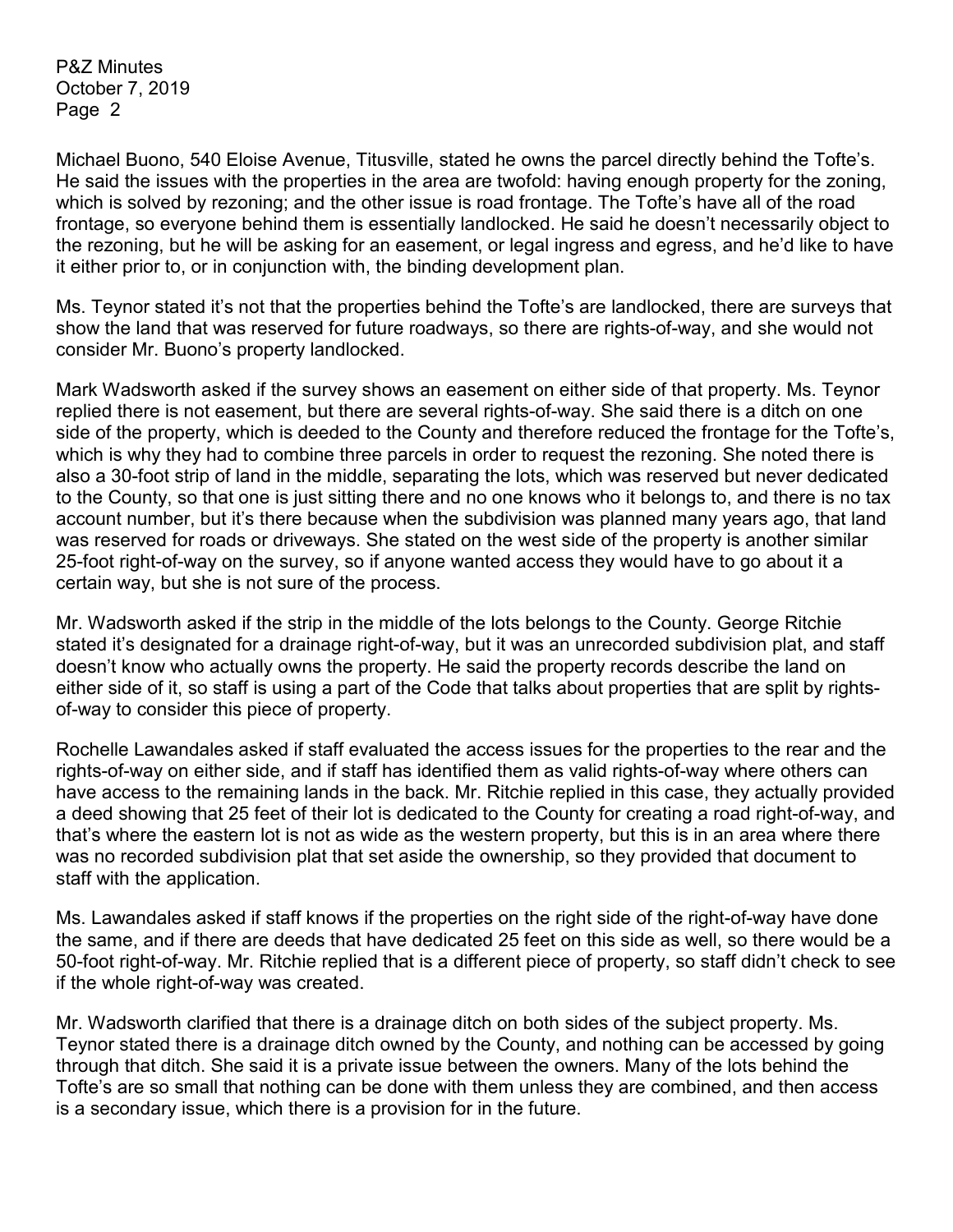Bruce Moia stated if they don't own it they don't have rights to it, and rezoning it doesn't give rights to it.

Ms. Teynor stated the survey shows the Tofte's do own that land, because it was never dedicated to Brevard County, it was just reserved, so they do own the right-of-way on the western side.

Mr. Wadsworth asked if the strip of land between the two lots is on the survey. Ms. Teynor replied that strip of land does not belong to the Tofte's, and what she is talking about is the land, or potential access to the back and west side of the property.

Mr. Moia stated ownership doesn't have anything to do with the request before the board.

Jad Brewer stated the area is difficult because the plats were never recorded and staff is going off old sales maps. It will be up to a court of competent jurisdiction to determine, and he's not sure the County can solve that complicated legal issue at this time. Mr. Moia noted changing the zoning doesn't infer anymore rights than they already have.

Motion by Bruce Moia, seconded by Rochelle Lawandales, to approve the requested change of zoning classification from GU to SR with a BDP limited to one lot. The motion passed unanimously.

### **3. Laura Kimberley Miller:**

A change of classification from RR-1 (Rural Residential) to AU (Agricultural Residential) and removal of an existing BDP (Binding Development Plan). The property is 9 acres, located at the westerly end of Eola Avenue. (4200 Eola Avenue, Titusville) (19PZ00099) (District 1)

Laura Miller, 4200 Eola Avenue, Titusville, stated it is her intention to have an agricultural nursery. She noted there was a successful nursery on the property for 30 years, and she would just like to rezone to AU, which was the previous zoning, in order to rebuild a hydroponic greenhouse with organically grown produce.

Ron Bartcher asked if eco-tourism is something the Ms. Miller would like to do. Ms. Miller replied no, it is not her intention.

Ben Glover asked if Ms. Miller was the owner of the property when it was rezoned to RR-1 with a BDP. Ms. Miller replied no, the previous owner was going to sell the property to a developer, but that did not work out.

Rochelle Lawandales asked staff to talk about the existing BDP.

Jeffrey Ball stated in the existing BDP there are three conditions: 1.) development is limited to six lots; 2.) access would be to Eola Avenue; and 3.) the drainage retention is to be located on the northeast corner of the property. He said if approved, this request will remove the limitations of the existing BDP. Ms. Lawandales asked if the design requirements will be removed as well. George Ritchie replied yes, there cannot be six lots under the AU zoning, and at a minimum requirement of 2.5 acres each, the minimum number of lots that can be created is three, but the end of Eola Avenue doesn't provide enough access for multiple lots unless a road is created to subdivision standards.

Dane Theodore stated there is pending code enforcement action regarding people camping in tents overnight and short-term vacation rentals, and asked Ms. Miller what actions she has taken to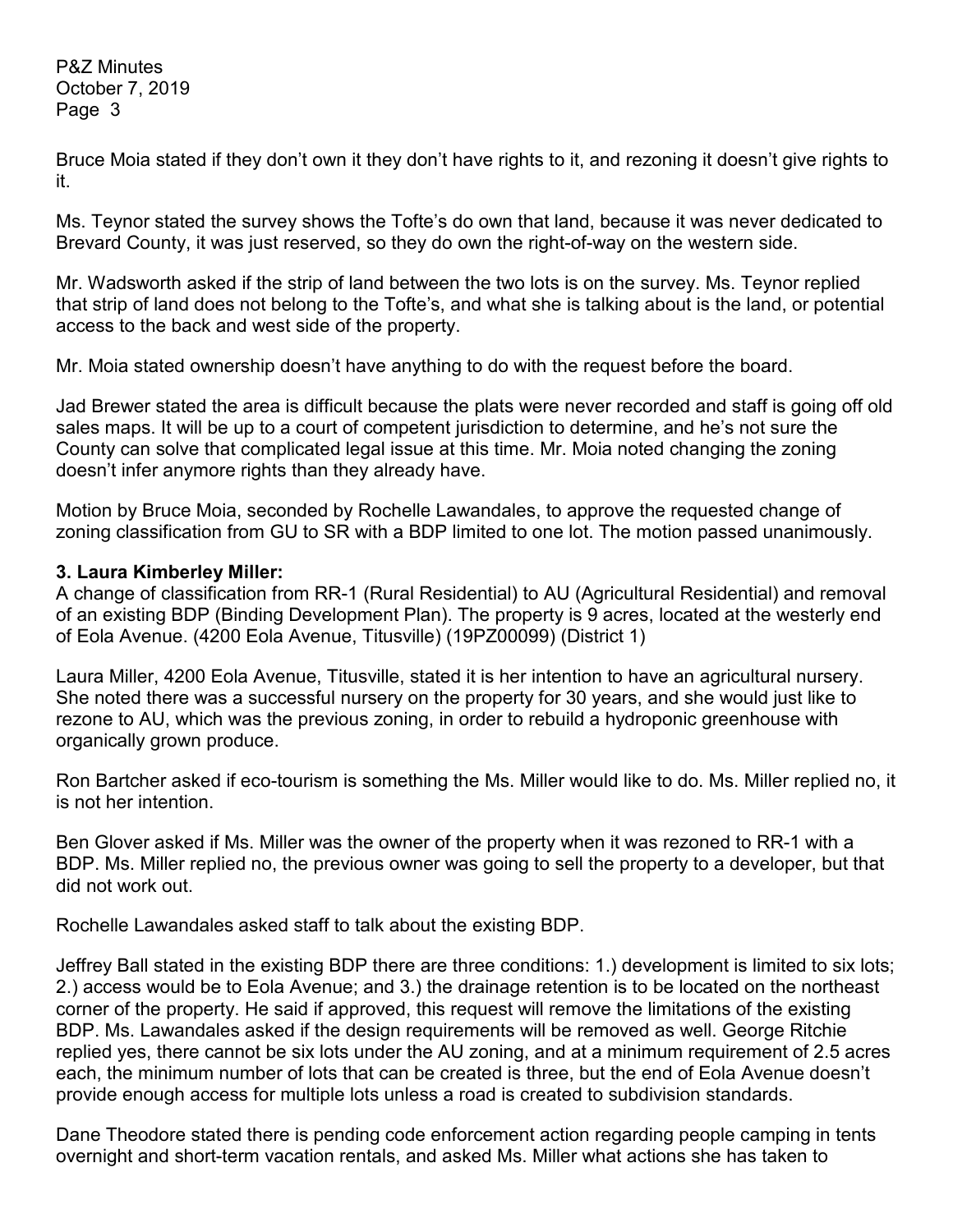mitigate those complaints. Ms. Miller explained that her ex-husband was in charge of that, and as the new owner she has complied by removing the tent structure, and she has also applied for a permit for the deck structure that she plans to use for agricultural purposes.

Motion by Bruce Moia, seconded by Ben Glover, to approve the requested change of classification from RR-1 to AU and removal of an existing BDP. The motion passed unanimously.

### **4. Tanya C. Knowles and Daisy Knowles:**

A change of zoning classification from AU (Agricultural Residential) to RR-1 (Rural Residential). The property is 3.56 acres, located on the east side of Brown Road, approximately 488 feet south of Marlin Circle. (Tax Parcel 7 = 8302 Brown Road, Micco; Tax Parcel 16 = 8303 Brown Road, Micco) (19PZ00100) (District 3)

Tanya Knowles, 3630 Wisteria Lane, Micco, stated she represents herself and her mother, and they own the two parcels of land that were split in 1980 but remained agriculturally zoned, and at this time they do not meet the 2.5-acre requirement, which is why they are requesting a change to RR-1.

No public comment.

Ron Bartcher asked if Ms. Knowles intends to connect to water or sewer. Ms. Knowles replied at this time there is only water on Brown Road, not sewer. Mr. Bartcher asked if they will be using the highperformance septic tanks. Ms. Knowles replied she did not know as they are not that far along in the planning.

Rochelle Lawandales asked Ms. Knowles if she is aware an ingress/egress easement will be required along the northerly parcel for a building permit for the new residence. Ms. Knowles replied yes, it is her mother's property and she will grant an easement.

Motion by Ben Glover, seconded by Dane Theodore, to approve the requested change of zoning classification from AU to RR-1.

# **5. Wayne R. Friedrich and Adam J. Saab (Andrew Bader):**

A change of zoning classification from BU-1 (General Retail Commercial) to RU-2-15 (Medium Density Multi-Family Residential). The property is 0.52 acres, located on the west side of Highway A1A, approximately 680 feet south of Ocean Boulevard. (272 Highway A1A, Satellite Beach) (19PZ00103) (District 4)

Wayne Friedrich, 1465 Fuji Lane, Melbourne, stated he would like to develop residential townhouses.

No public comment.

Bruce Moia stated the 15 units per acre density is consistent with the area, and it looks like they will be tearing down an old commercial facility, which would probably be an improvement to the area.

Rochelle Lawandales asked if Mr. Friedrich has done any engineering to know exactly what the yield is for stormwater requirements and utilities. Mr. Friedrich replied the most he has done is determine how many townhomes can be developed based on the size of the lot, but he didn't want to spend thousands of dollars if the rezoning was denied.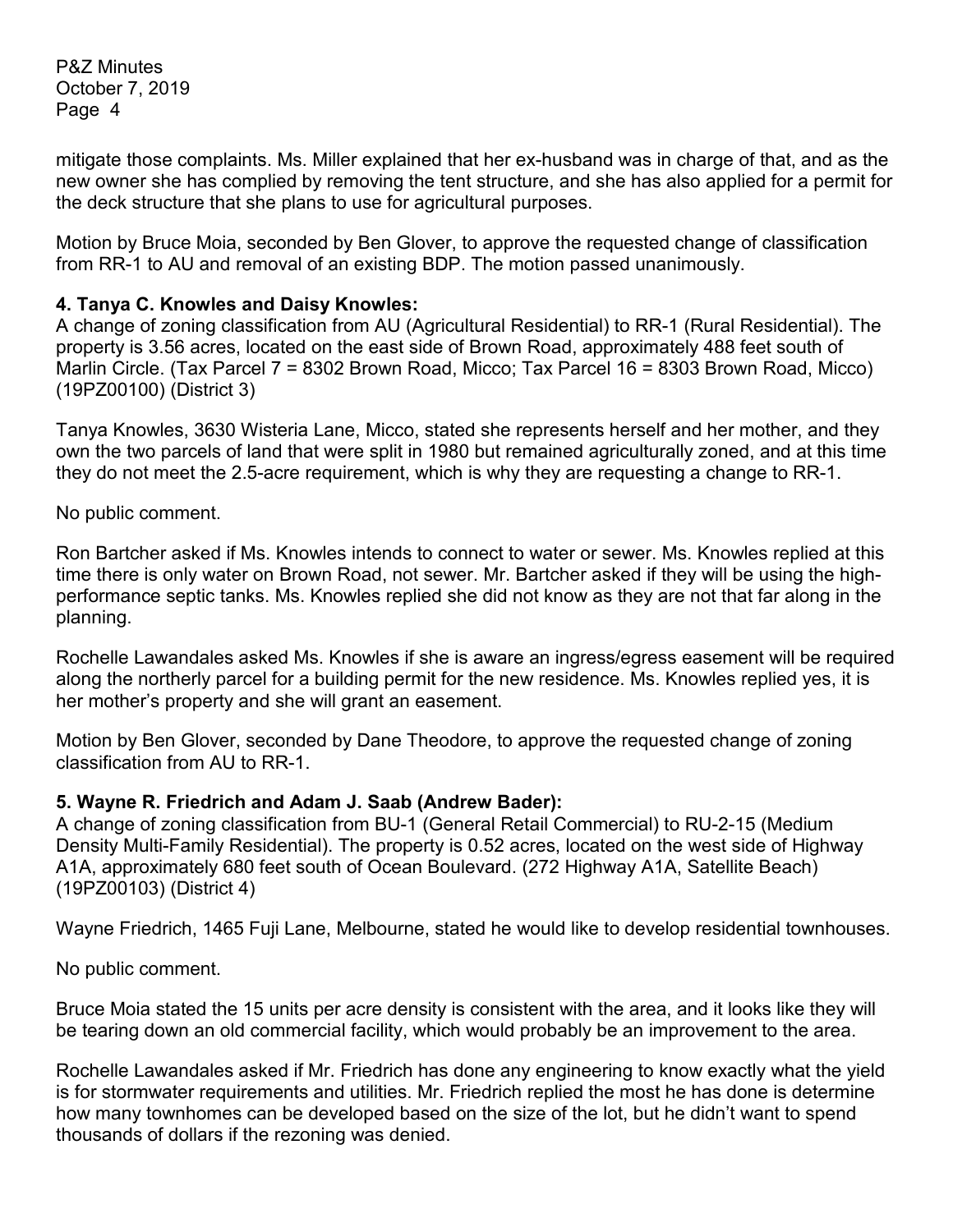Ben Glover asked if it will be seven units. Mr. Friedrich replied yes, seven Key West-style townhomes.

Motion by Rochelle Lawandales, seconded by Peter Filiberto, to approve the requested change of zoning classification from BU-1 to RU-2-15. The motion passed unanimously.

### **6. Heck Enterprises of Brevard, Inc. (James Heck):**

A change of zoning classification from BU-1 (General Retail Commercial) to BU-2 (Retail, Warehousing, and Wholesale Commercial). The property is 2.26 acres, located on the south side of Barefoot Boulevard, approximately 0.27 mile west of U.S. Highway 1. (307 & 311 Barefoot Boulevard, Barefoot Bay) (19PZ00104) (District 3)

Bonnie Heck, 8035 542<sup>nd</sup> Street, Sebastian stated she and her husband own a construction company, and she is a real estate broker, and her office is also at the subject property. She said she rides her golf cart around Barefoot Bay, but when she parks it outside her tenants threaten to file a complaint, so she has to store it in a small garage. She said her husband gets deliveries of metal roofs and he cannot have them sit overnight without one of their tenants threatening to report them. She said they also have a skid loader, and usually it's on a trailer, but if she needs the trailer to go get material the tenants are out there with their cameras trying to take pictures of the skid loader because it's not on a trailer parked in the backyard. She said she just wants an area for the golf cart, skid loader, and aluminum materials.

Ben Glover asked if the trailer is stored behind the building. Ms. Heck replied yes, and the trailer is to put the skid loader on, so that's legally allowed to be there, but it's a problem if she has to use the trailer for something else, and then the skid loader is not on a licensed trailer.

Peter Filiberto asked if there is currently a fence or a wall around the property. Ms. Heck replied no, but there is a 10-foot tall berm with trees, and there is a drainage ditch on the west side.

Mr. Filiberto asked staff if Ms. Heck would have to install a chain link fence or a wall, considering she has a landscape buffer. George Ritchie replied no, because there is no site plan, but if she were required to submit a site plan, then Land Development Regulations would require a wall between the commercial property and the residential property.

Rochelle Lawandales stated there are a lot of things in BU-2 that are not appropriate or compatible with the area, but she doesn't have a problem with having an area to store things as long as it's enclosed and kept in a manner it should be. She said she would support BU-2 as long as storage were the only use allowed through a BDP. Ms. Heck asked if that means she can store the golf cart and roof panels. Ms. Lawandales replied yes, storage would be the only thing she could do.

Bruce Moia asked if it has to be enclosed, or is outdoor storage allowed in BU-2. Mr. Ritchie replied contractor storage yards are a Permitted with Conditions use, and the requirement is that they have a chain link fence at least six feet high to enclose the storage area.

Mr. Moia asked if there could be some conditions if the board approved it with a BDP, such as uses or where certain uses can take place. He said if there is a landscaped berm, that's probably better than a wall and the board could limit the activity to not go beyond certain areas. He said he's not opposed to it, but it would be nice to have some conditions instead of just blanket it with BU-2. He suggested limiting no storage west of the berm.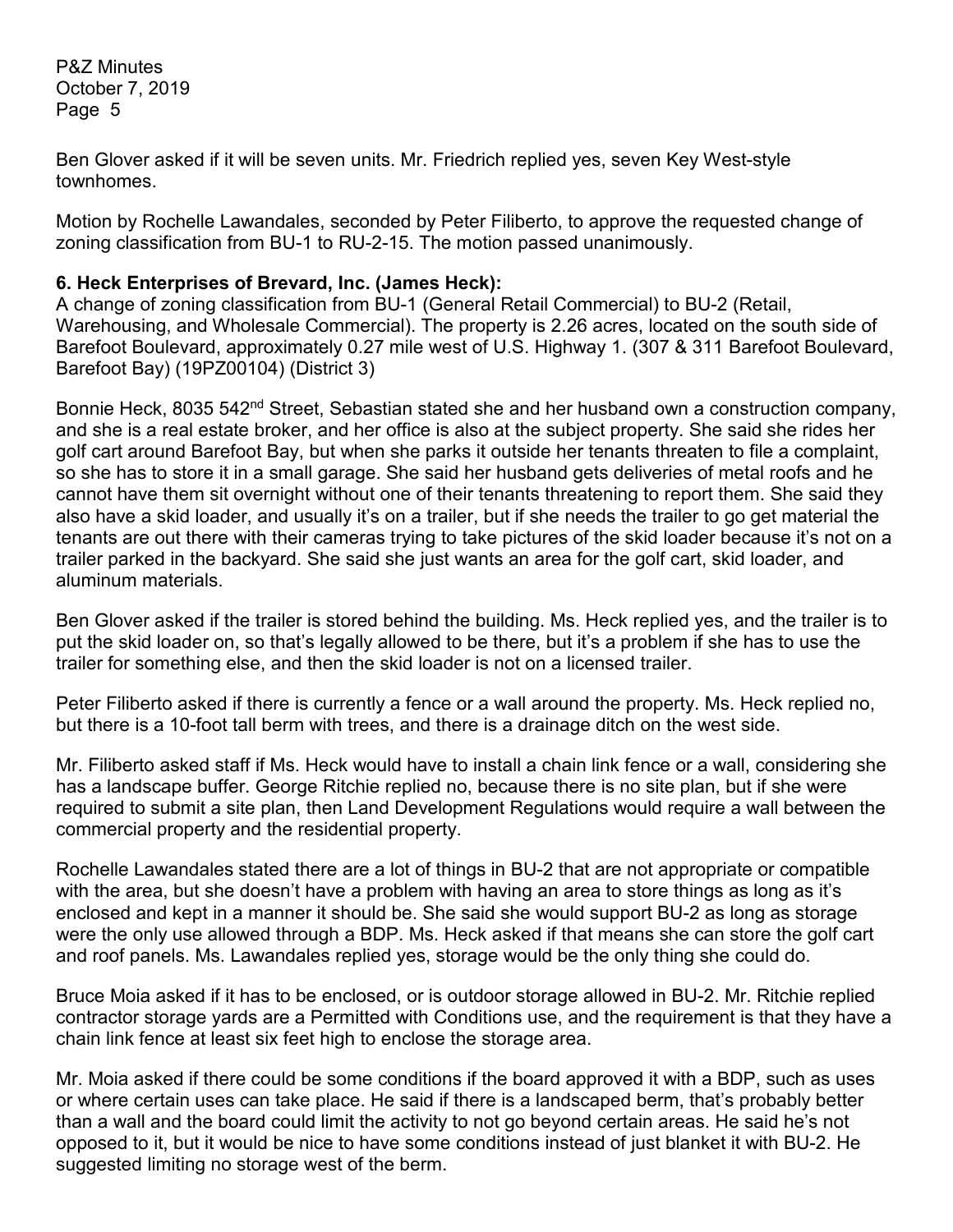Mr. Glover asked if the board can limit where she parks the golf cart and skid loader through a BDP. Jeffrey Ball stated a BDP is a voluntary agreement between the property owner and the County where the board can add stipulations that would limit where the storage would be allowed.

Ms. Heck stated she is only looking to do storage behind the main building, addressed 311 Barefoot Boulevard. She said she agrees with Ms. Lawandales' stipulation.

James Heck stated they own 311 and 307 Barefoot Boulevard, and they just want to be able to have storage behind the buildings. He said he'd rather have the berm because it is nicer than a chain link fence.

No public comment.

Mr. Ball stated the board could rezone only the back half of the property to BU-2, and that would limit the outside storage to the back half of that property. He noted outside storage is not allowed in BU-1, so the board would just be rezoning half of the property.

Mr. Moia stated the board could allow BU-2 along the rear of the building from the berm, to the east property line, everything south of that.

Ms. Lawandales asked if the applicants would need to provide staff with a legal description. Mr. Ritchie stated without a survey, that would be the safest way to describe it. He said the entire lot has been advertised based on the deed. He stated the board could approve it for the south 100 feet of the property, and that would be an easy description.

Mr. Moia stated the east building is 125 feet from the south property line, and the west corner of the building is about 140 feet.

Brian Hodgers asked if the applicant wants outdoor storage if equipment and materials go missing. Ms. Heck stated they would like to leave the aluminum in an area that is protected.

Motion by Rochelle Lawandales to approve the request with a BDP that would, 1.) define the area to the rear of the building, encompassed by the berm on the west, the southern property line, the eastern property line, and the rear of the building; 2.) that the uses within the BU-2 be limited only to the storage yard; 3.) that it be fenced.

Ms. Heck asked for clarification on which use is limited by the BDP. Ms. Lawandales replied the use would be limited to the storage yard, and the area would be from the back of the building to the berm, to the property line. Mr. Wadsworth pointed out that the storage area would be fenced.

Mr. Filiberto asked if a fence is necessary if there is a landscape buffer. Ms. Lawandales noted the landscape buffer is only on the west side. Mr. Glover asked if the applicant would be able to choose the area for the fence, or does she have to fence the entire area that would be BU-2. Ms. Lawandales stated her thought was that it would be the area that's BU-2, but she is open to that.

Mr. Ball stated the board is determining what part of the property is going to be rezoned to BU-2. The fence could be less than the area that's being rezoned to BU-2, and that would have to be in conformance with the Land Development Code based on the area they designate for outside storage. He said the board could describe the BU-2 portion of the property as the south 100 feet, and that